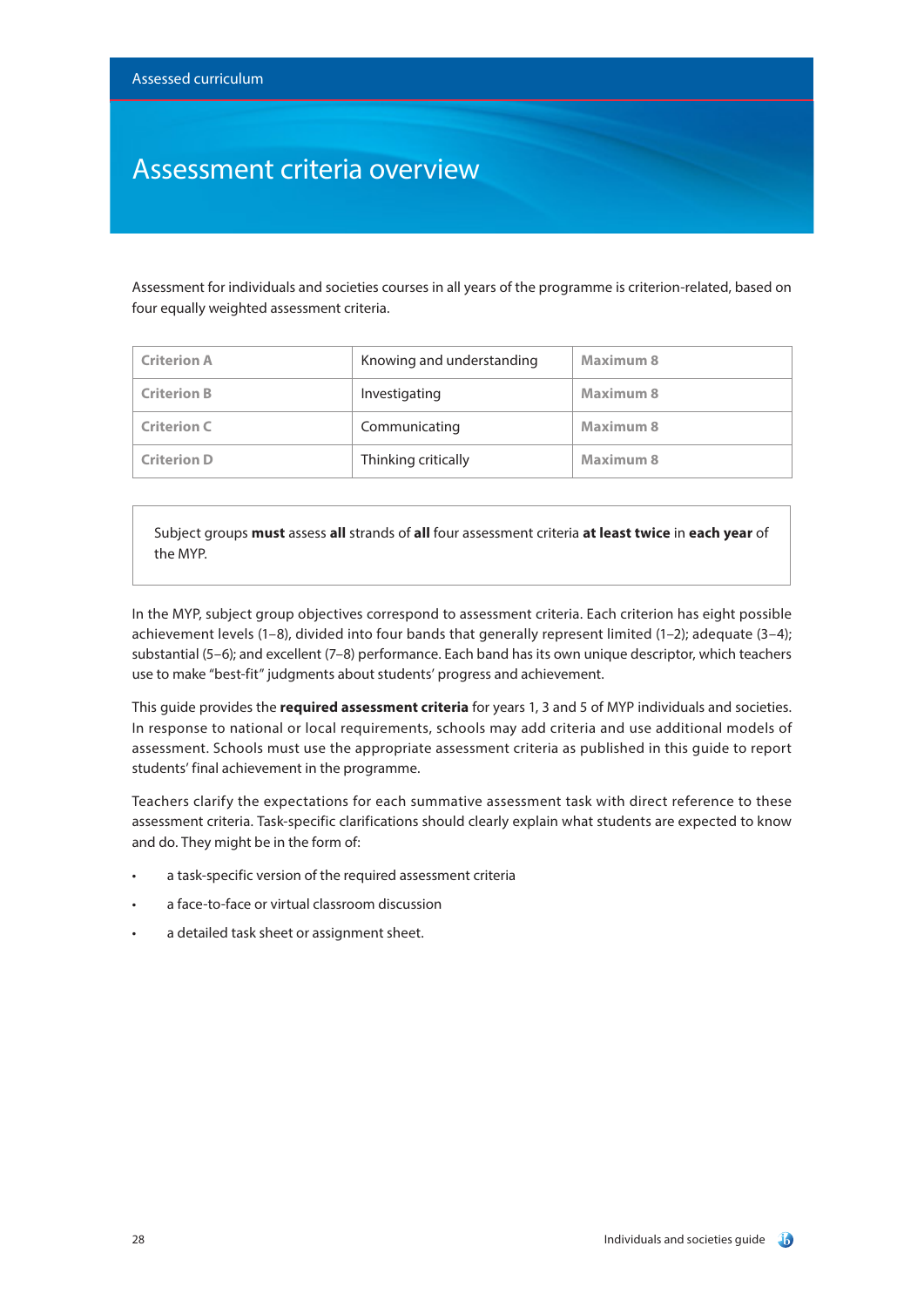### Individuals and societies assessment criteria: Year 3

### Criterion A: Knowing and understanding

#### **Maximum: 8**

- i. use a range of terminology in context
- ii. demonstrate knowledge and understanding of subject-specific content and concepts, through descriptions, explanations and examples.

| <b>Achievement level</b> | <b>Level descriptor</b>                                                                                                                                                                                                                      |
|--------------------------|----------------------------------------------------------------------------------------------------------------------------------------------------------------------------------------------------------------------------------------------|
| $\Omega$                 | The student <b>does not</b> reach a standard described by any of the descriptors below.                                                                                                                                                      |
| $1 - 2$                  | The student:<br>makes limited use of terminology<br>i.<br>ii.<br>demonstrates <b>basic</b> knowledge and understanding of content and<br>concepts through <b>limited</b> descriptions and/or examples.                                       |
| $3 - 4$                  | The student:<br>i.<br>uses some terminology accurately<br>ii.<br>demonstrates <b>satisfactory</b> knowledge and understanding of content and<br>concepts through <b>simple</b> descriptions, explanations and examples.                      |
| $5 - 6$                  | The student:<br>uses considerable and relevant terminology accurately<br>i.<br>demonstrates substantial knowledge and understanding of content and<br>ii.<br>concepts through descriptions, explanations and examples.                       |
| $7 - 8$                  | The student:<br>i.<br>consistently uses a range of terminology accurately<br>demonstrates excellent knowledge and understanding of content and<br>ii.<br>concepts through developed and accurate descriptions, explanations and<br>examples. |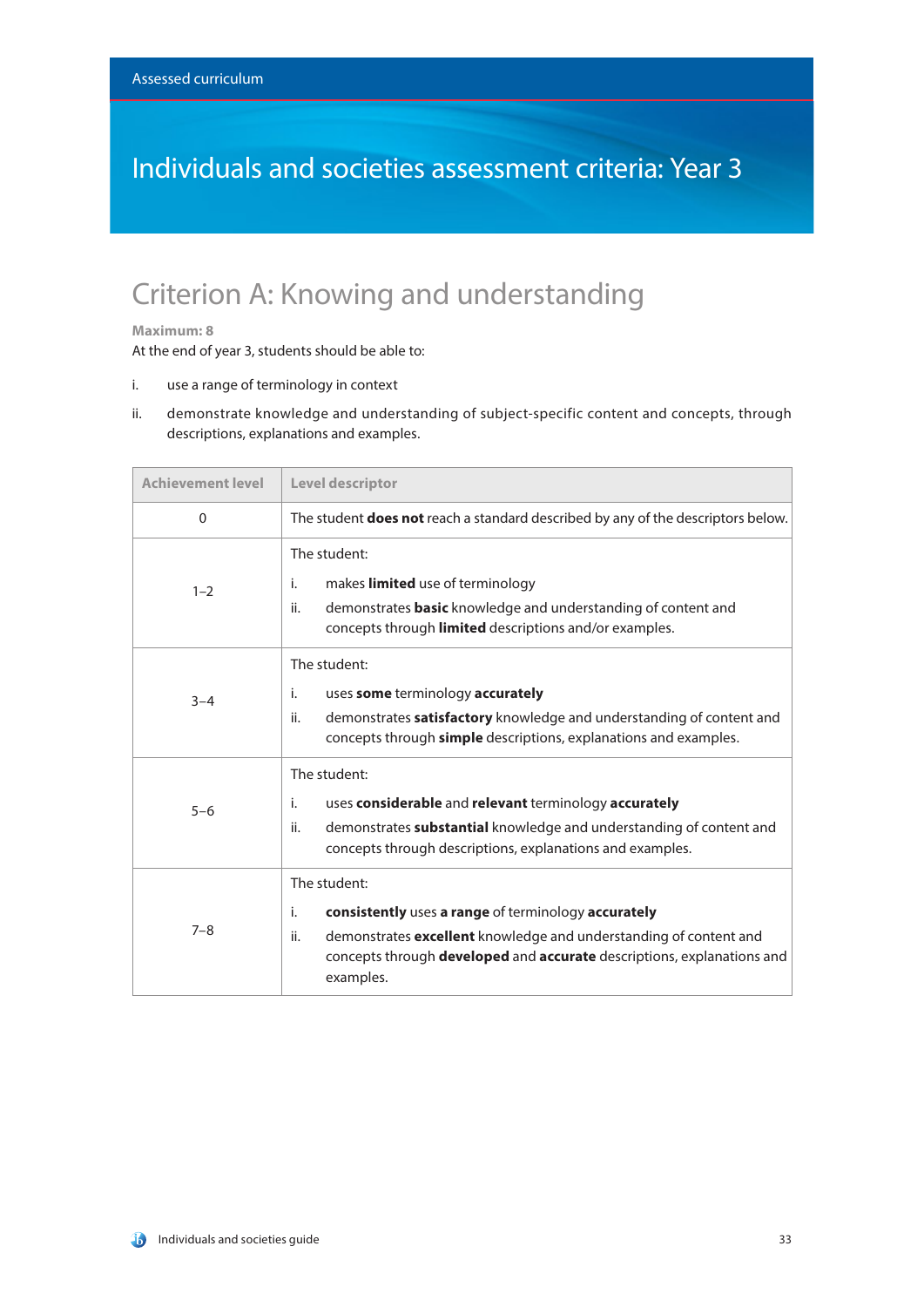# Criterion B: Investigating

### **Maximum: 8**

- i. formulate/choose a clear and focused research question, explaining its relevance
- ii. formulate and follow an action plan to investigate a research question
- iii. use methods to collect and record relevant information
- iv. evaluate the process and results of the investigation, with guidance.

| <b>Achievement level</b> | Level descriptor                                                                                                                                                                                                                                                                                                                                                                                                             |
|--------------------------|------------------------------------------------------------------------------------------------------------------------------------------------------------------------------------------------------------------------------------------------------------------------------------------------------------------------------------------------------------------------------------------------------------------------------|
| 0                        | The student does not reach a standard described by any of the descriptors below.                                                                                                                                                                                                                                                                                                                                             |
| $1 - 2$                  | The student:<br>i.<br>identifies a research question that is clear, focused and relevant<br>formulates a limited action plan or does not follow a plan<br>ii.<br>collects and records limited or sometimes irrelevant information<br>iii.<br>with guidance, reflects on the research process and results in a limited<br>iv.<br>way.                                                                                         |
| $3 - 4$                  | The student:<br>formulates/chooses a research question that is clear and focused and<br>i.<br>describes its relevance<br>formulates and <b>occasionally</b> follows a <b>partial</b> action plan to investigate a<br>ii.<br>research question<br><b>uses</b> a method(s) to collect and record <b>some relevant</b> information<br>iii.<br>with guidance, reflects on the research process and results.<br>iv.               |
| $5 - 6$                  | The student:<br>i.<br>formulates/chooses a clear and focused research question and describes<br>its relevance in detail<br>formulates and mostly follows a sufficiently developed action plan to<br>ii.<br>investigate a research question<br>uses methods to collect and record appropriate relevant information<br>iii.<br>with guidance, evaluates on the research process and results.<br>iv.                            |
| $7 - 8$                  | The student:<br>i.<br>formulates/chooses a clear and focused research question and explains its<br>relevance<br>formulates and effectively follows a consistent action plan to investigate a<br>ii.<br>research question<br>iii.<br>uses methods to collect and record appropriate and varied relevant<br>information<br>with guidance, provides a <b>detailed evaluation</b> of the research process and<br>iv.<br>results. |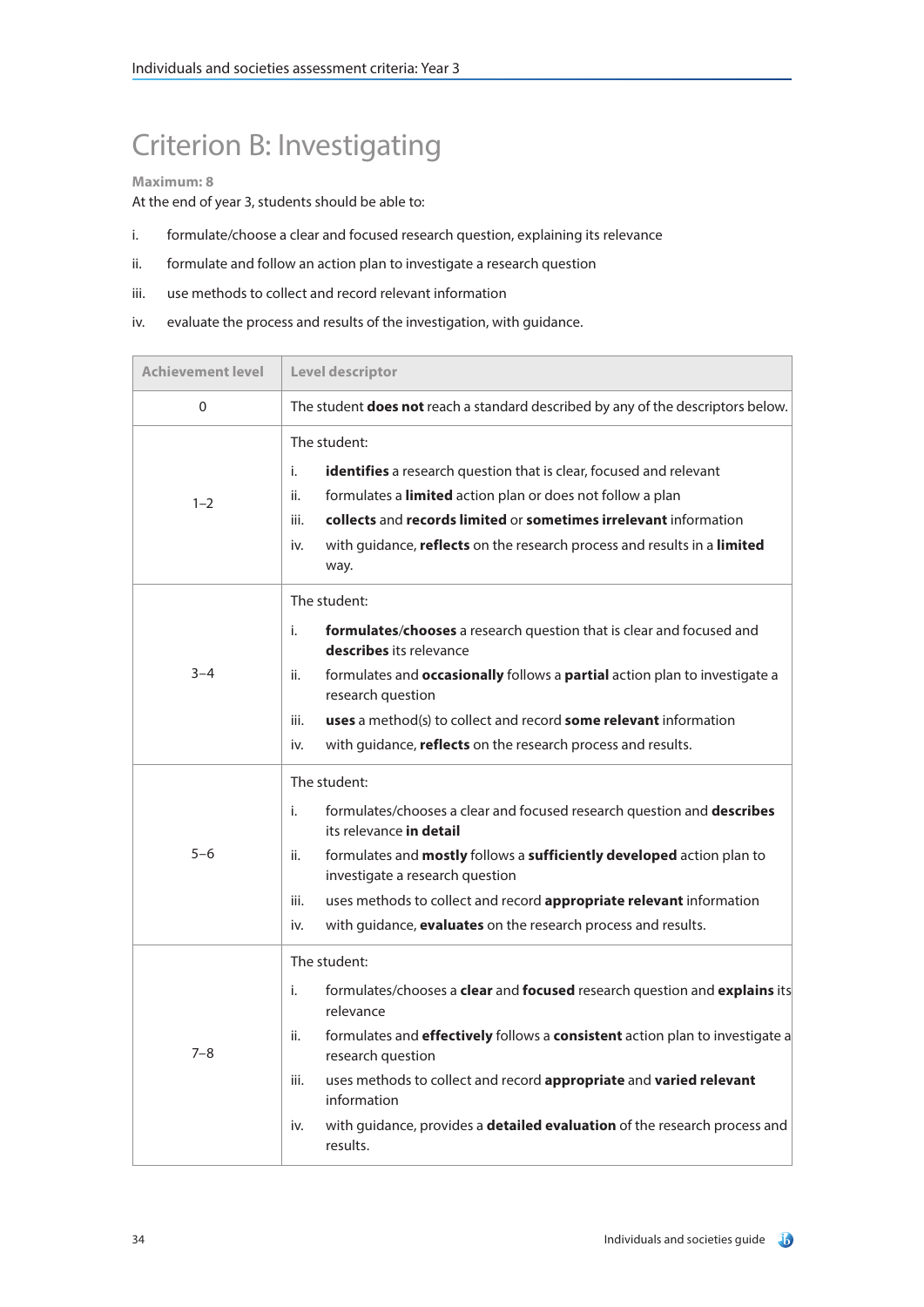## Criterion C: Communicating

#### **Maximum: 8**

- i. communicate information and ideas in a way that is appropriate for the audience and purpose
- ii. structure information and ideas according to the task instructions
- iii. create a reference list and cite sources of information.

| <b>Achievement level</b> | Level descriptor                                                                                                                                                                                                                                                                                   |
|--------------------------|----------------------------------------------------------------------------------------------------------------------------------------------------------------------------------------------------------------------------------------------------------------------------------------------------|
| $\Omega$                 | The student <b>does not</b> reach a standard described by any of the descriptors below.                                                                                                                                                                                                            |
| $1 - 2$                  | The student:<br>communicates information and ideas in a way that is not always<br>i.<br>appropriate to the audience and purpose<br>organizes information and ideas in a limited way<br>ii.<br>iii.<br>lists sources of information inconsistently.                                                 |
| $3 - 4$                  | The student:<br>communicates information and ideas in a way that is somewhat<br>i.<br>appropriate to the audience and purpose<br>somewhat organizes information and ideas<br>ii.<br>creates an adequate reference list and sometimes cites sources.<br>iii.                                        |
| $5 - 6$                  | The student:<br>communicates information and ideas in a way that is <b>mostly</b> appropriate to<br>i.<br>the audience and purpose<br>ii.<br>mostly structures information and ideas according to the task instructions<br>creates an adequate reference list and usually cites sources.<br>iii.   |
| $7 - 8$                  | The student:<br>i.<br>communicates information and ideas in a way that is completely<br>appropriate to the audience and purpose<br>structures information and ideas completely according to the task<br>ii.<br>instructions<br>creates a complete reference list and always cites sources.<br>iii. |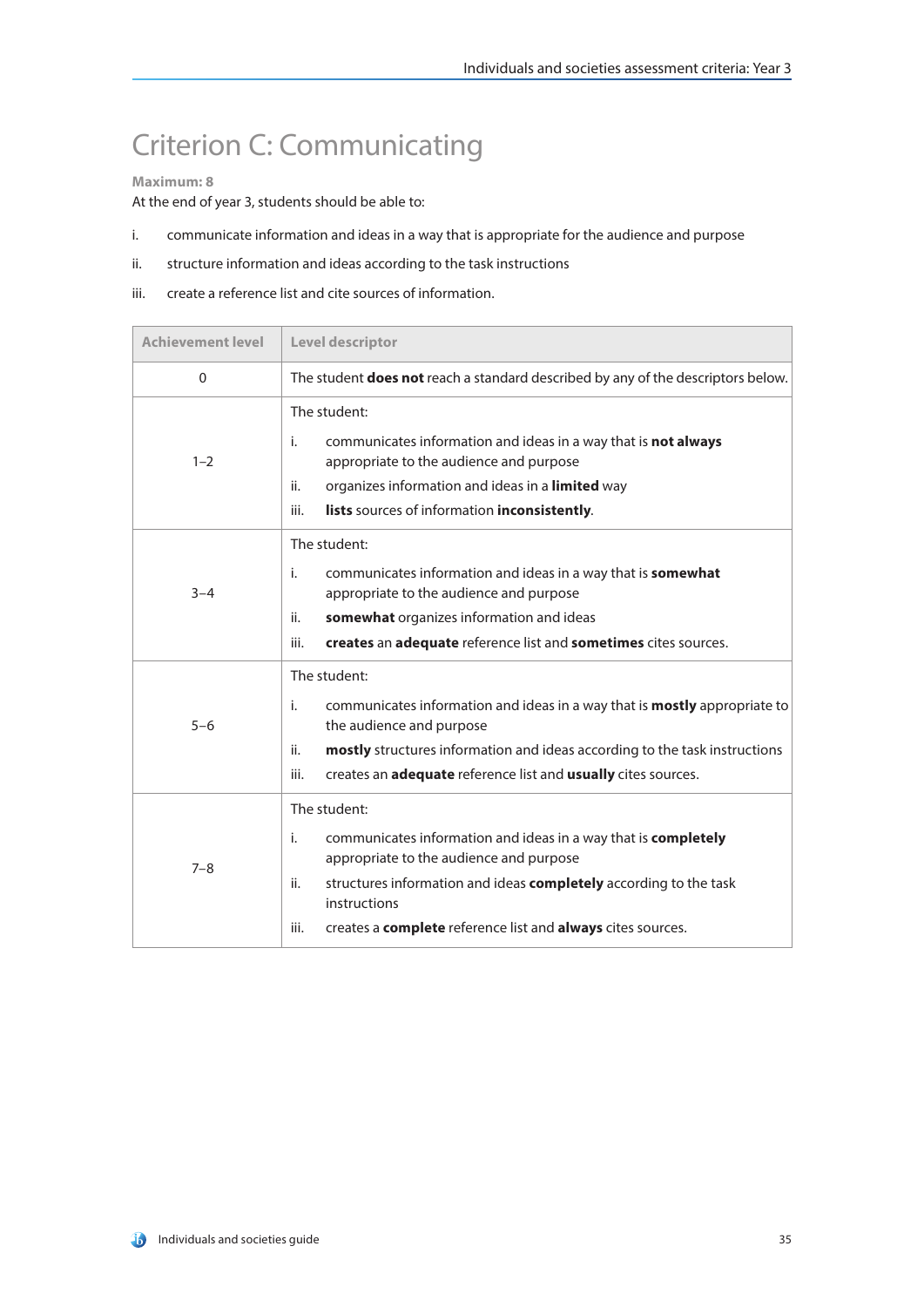# Criterion D: Thinking critically

### **Maximum: 8**

- i. analyse concepts, issues, models, visual representation and/or theories
- ii. summarize information to make valid, well-supported arguments
- iii. analyse a range of sources/data in terms of origin and purpose, recognizing value and limitations
- iv. recognize different perspectives and explain their implications.

| <b>Achievement level</b> | Level descriptor                                                                                                                                                                                                                                                                                                                                                                                                                                              |
|--------------------------|---------------------------------------------------------------------------------------------------------------------------------------------------------------------------------------------------------------------------------------------------------------------------------------------------------------------------------------------------------------------------------------------------------------------------------------------------------------|
| 0                        | The student does not reach a standard described by any of the descriptors below.                                                                                                                                                                                                                                                                                                                                                                              |
| $1 - 2$                  | The student:<br>i.<br>begins to analyse concepts, issues, models, visual representation and/or<br>theories in a limited way<br>begins to identify connections between information to make simple<br>ii.<br>arguments<br>recognizes the origin and purpose of few sources/data as well as nominal<br>iii.<br>value and limitations of sources/data<br>identifies different perspectives.<br>iv.                                                                |
| $3 - 4$                  | The student:<br>completes a simple analysis of concepts, issues, models, visual<br>i.<br>representation and/or theories<br>summarizes information to make some adequate arguments<br>ii.<br>analyses sources/data in terms of origin and purpose, recognizing some<br>iii.<br>value and limitations<br>recognizes different perspectives and suggests some of their implications.<br>iv.                                                                      |
| $5 - 6$                  | The student:<br>completes a suitable analysis of concepts, issues, models, visual<br>i.<br>representation and/or theories<br>summarizes information in order to make usually valid arguments<br>ii.<br>analyses sources/data in terms of origin and purpose, usually recognizing<br>iii.<br>value and limitations<br>clearly recognizes different perspectives and describes most of their<br>iv.<br>implications.                                            |
| $7 - 8$                  | The student:<br>completes a <b>detailed</b> analysis of concepts, issues, models, visual<br>i.<br>representation and/or theories<br>summarizes information to make consistent, well-supported arguments<br>ii.<br>effectively analyses a range of sources/data in terms of origin and<br>iii.<br>purpose, consistently recognizing value and limitations<br>clearly recognizes different perspectives and consistently explains their<br>iv.<br>implications. |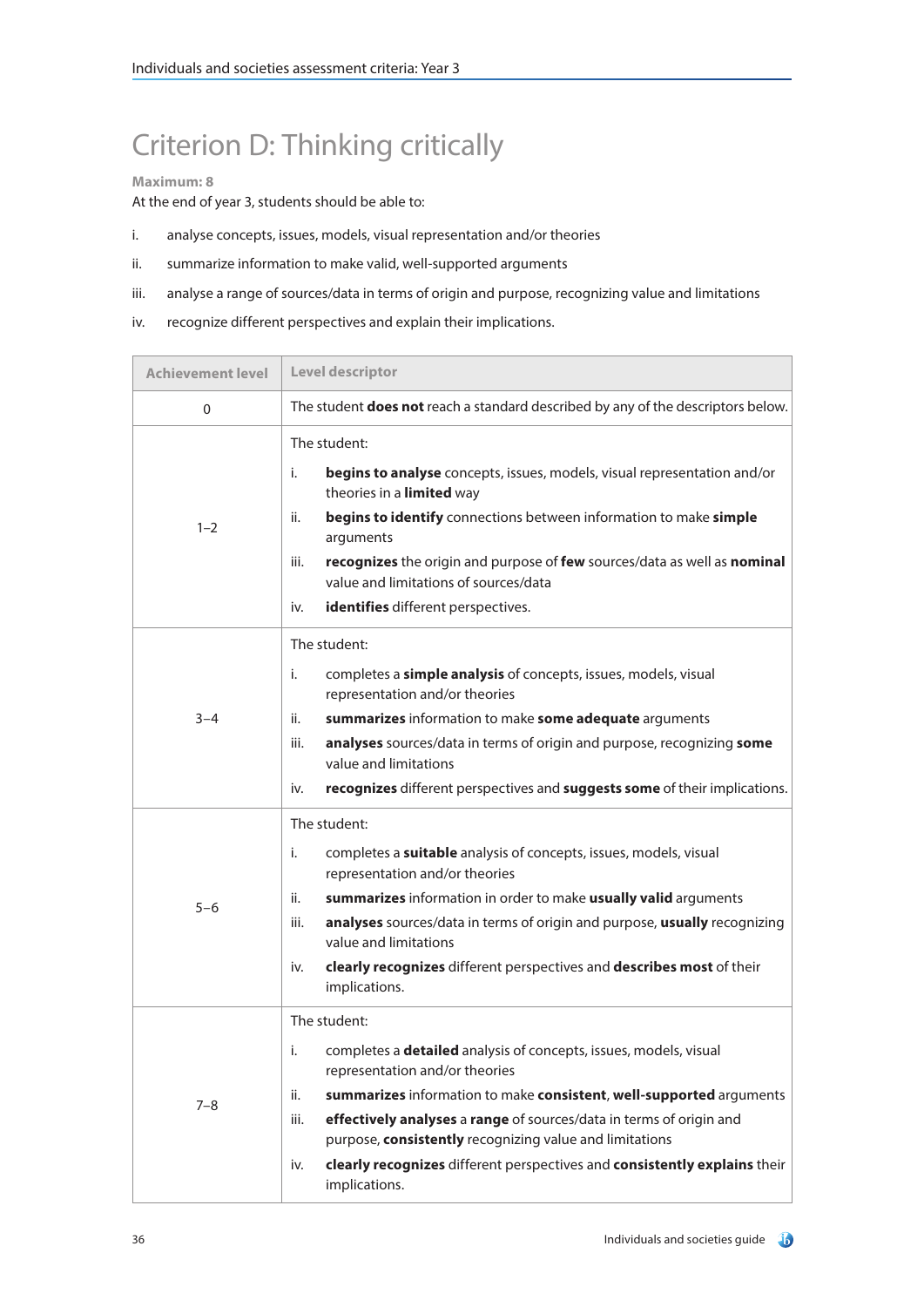### Individuals and societies assessment criteria: Year 5

### Criterion A: Knowing and understanding

#### **Maximum: 8**

- i. use a wide range of terminology in context
- ii. demonstrate knowledge and understanding of subject-specific content and concepts through developed descriptions, explanations and examples.

| <b>Achievement level</b> | Level descriptor                                                                                                                                                                                                                                      |
|--------------------------|-------------------------------------------------------------------------------------------------------------------------------------------------------------------------------------------------------------------------------------------------------|
| $\Omega$                 | The student <b>does not</b> reach a standard described by any of the descriptors below.                                                                                                                                                               |
| $1 - 2$                  | The student:<br>uses limited relevant terminology<br>i.<br>demonstrates <b>basic</b> knowledge and understanding of content and<br>ii.<br>concepts with <b>minimal</b> descriptions and/or examples.                                                  |
| $3 - 4$                  | The student:<br>uses some terminology accurately and appropriately<br>i.<br>demonstrates adequate knowledge and understanding of content and<br>ii.<br>concepts through <b>satisfactory</b> descriptions, explanations and examples.                  |
| $5 - 6$                  | The student:<br>uses a range of terminology accurately and appropriately<br>i.<br>demonstrates substantial knowledge and understanding of content and<br>ii.<br>concepts through <b>accurate</b> descriptions, explanations and examples.             |
| $7 - 8$                  | The student:<br>consistently uses a wide range of terminology effectively<br>i.<br>demonstrates excellent knowledge and understanding of content and<br>ii.<br>concepts through <b>thorough, accurate</b> descriptions, explanations and<br>examples. |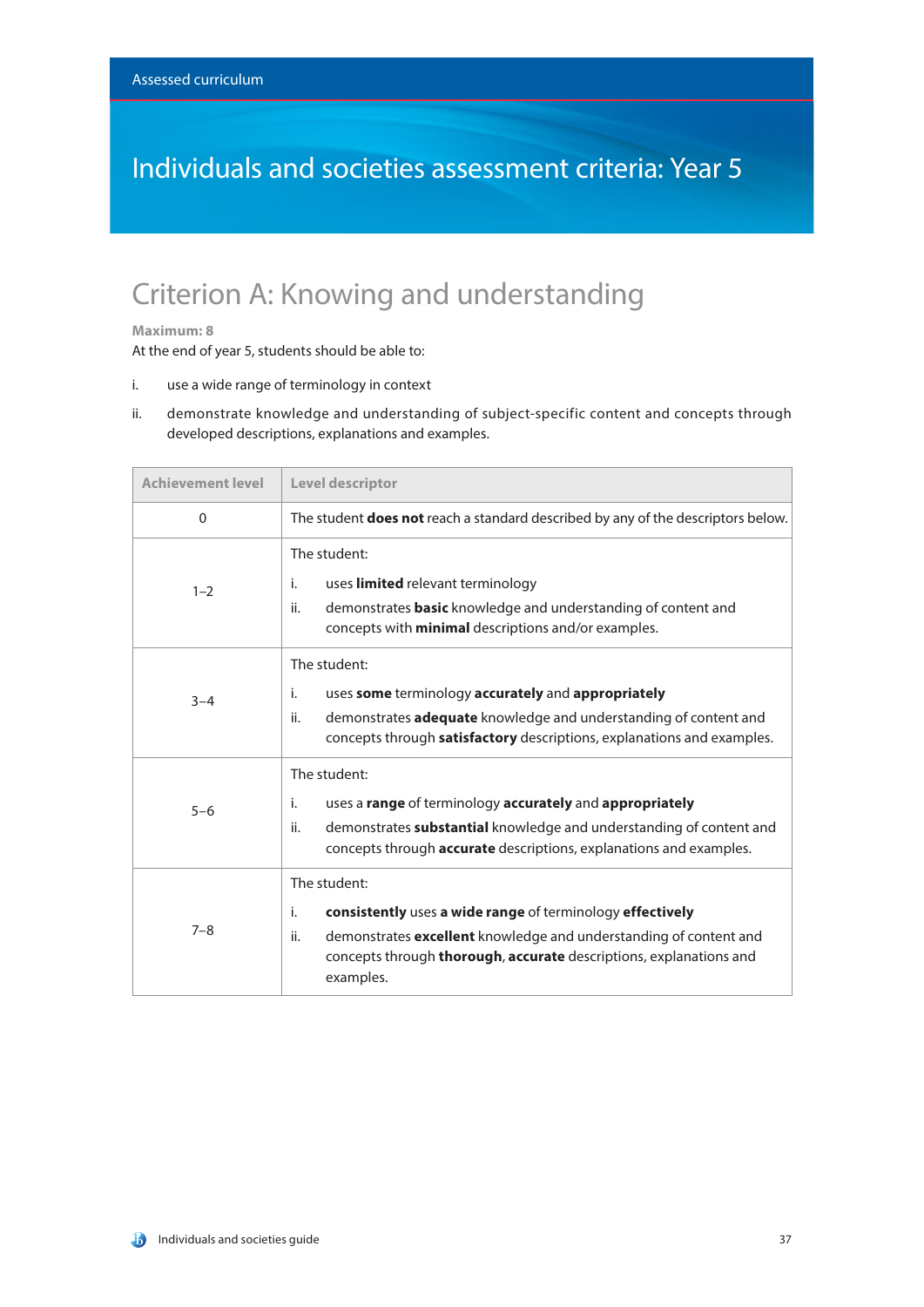# Criterion B: Investigating

### **Maximum: 8**

- i. formulate a clear and focused research question and justify its relevance
- ii. formulate and follow an action plan to investigate a research question
- iii. use research methods to collect and record appropriate, varied and relevant information
- iv. evaluate the process and results of the investigation.

| <b>Achievement level</b> | Level descriptor                                                                                                                                                                                                                                                                                                                                                                                                                     |
|--------------------------|--------------------------------------------------------------------------------------------------------------------------------------------------------------------------------------------------------------------------------------------------------------------------------------------------------------------------------------------------------------------------------------------------------------------------------------|
| 0                        | The student <b>does not</b> reach a standard described by any of the descriptors below.                                                                                                                                                                                                                                                                                                                                              |
| $1 - 2$                  | The student:<br>i.<br>formulates a research question that is clear or focused and describes its<br>relevance<br>formulates a limited action plan to investigate a research question or does<br>ii.<br>not follow a plan<br>iii.<br>collects and records limited information, not always consistent with the<br>research question<br>makes a <b>limited</b> evaluation of the process and results of the investigation.<br>iv.        |
| $3 - 4$                  | The student:<br>formulates a research question that is clear and focused and describes its<br>i.<br>relevance in detail<br>formulates and somewhat follows a partial action plan to investigate a<br>ii.<br>research question<br>iii.<br>uses a research method(s) to collect and record mostly relevant<br>information<br>evaluates some aspects of the process and results of the investigation.<br>iv.                            |
| $5 - 6$                  | The student:<br>formulates a clear and focused research question and explains its<br>i.<br>relevance<br>formulates and follows a <b>substantial</b> action plan to investigate a research<br>ii.<br>question<br>uses research method(s) to collect and record appropriate, relevant<br>iii.<br>information<br>evaluates the process and results of the investigation.<br>iv.                                                         |
| $7 - 8$                  | The student:<br>formulates a clear and focused research question, thoroughly justifying<br>i.<br>its relevance with appropriate evidence<br>formulates and effectively follows a comprehensive action plan to<br>ii.<br>investigate a research question<br>uses research methods to collect and record appropriate, varied and<br>iii.<br>relevant information<br>thoroughly evaluates the investigation process and results.<br>iv. |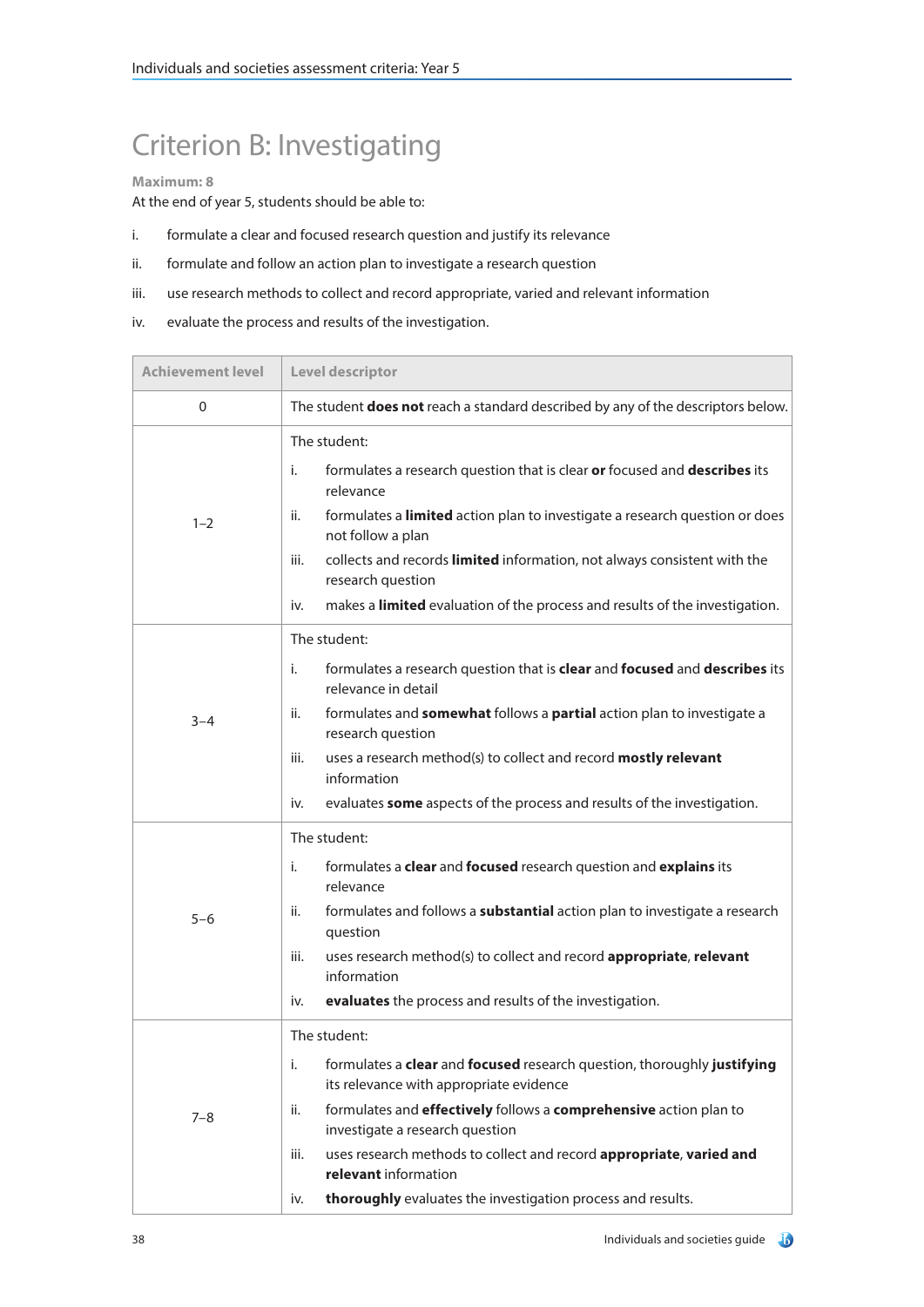## Criterion C: Communicating

#### **Maximum: 8**

- i. communicate information and ideas effectively using an appropriate style for the audience and purpose
- ii. structure information and ideas in a way that is appropriate to the specified format
- iii. document sources of information using a recognized convention.

| <b>Achievement level</b> | Level descriptor                                                                                                                                                                                                                                                                                                                                                                   |
|--------------------------|------------------------------------------------------------------------------------------------------------------------------------------------------------------------------------------------------------------------------------------------------------------------------------------------------------------------------------------------------------------------------------|
| $\Omega$                 | The student <b>does not</b> reach a standard described by any of the descriptors below.                                                                                                                                                                                                                                                                                            |
| $1 - 2$                  | The student:<br>i.<br>communicates information and ideas in a limited way, using a style that is<br>limited in its appropriateness to the audience and purpose<br>structures information and ideas according to the specified format in a<br>ii.<br>limited way<br>iii.<br>documents sources of information in a limited way.                                                      |
| $3 - 4$                  | The student:<br>i.<br>communicates information and ideas satisfactorily by using a style that is<br>somewhat appropriate to the audience and purpose<br>structures information and ideas in a way that is <b>somewhat</b> appropriate to<br>ii.<br>the specified format<br>sometimes documents sources of information using a recognized<br>iii.<br>convention.                    |
| $5 - 6$                  | The student:<br>i.<br>communicates information and ideas <b>accurately</b> by using a style that is<br>mostly appropriate to the audience and purpose<br>structures information and ideas in a way that is <b>mostly</b> appropriate to the<br>ii.<br>specified format<br>often documents sources of information using a recognized convention.<br>iii.                            |
| $7 - 8$                  | The student:<br>communicates information and ideas effectively and accurately by using<br>i.<br>a style that is <b>completely</b> appropriate to the audience and purpose<br>structures information and ideas in a way that is completely appropriate to<br>ii.<br>the specified format<br>consistently documents sources of information using a recognized<br>iii.<br>convention. |